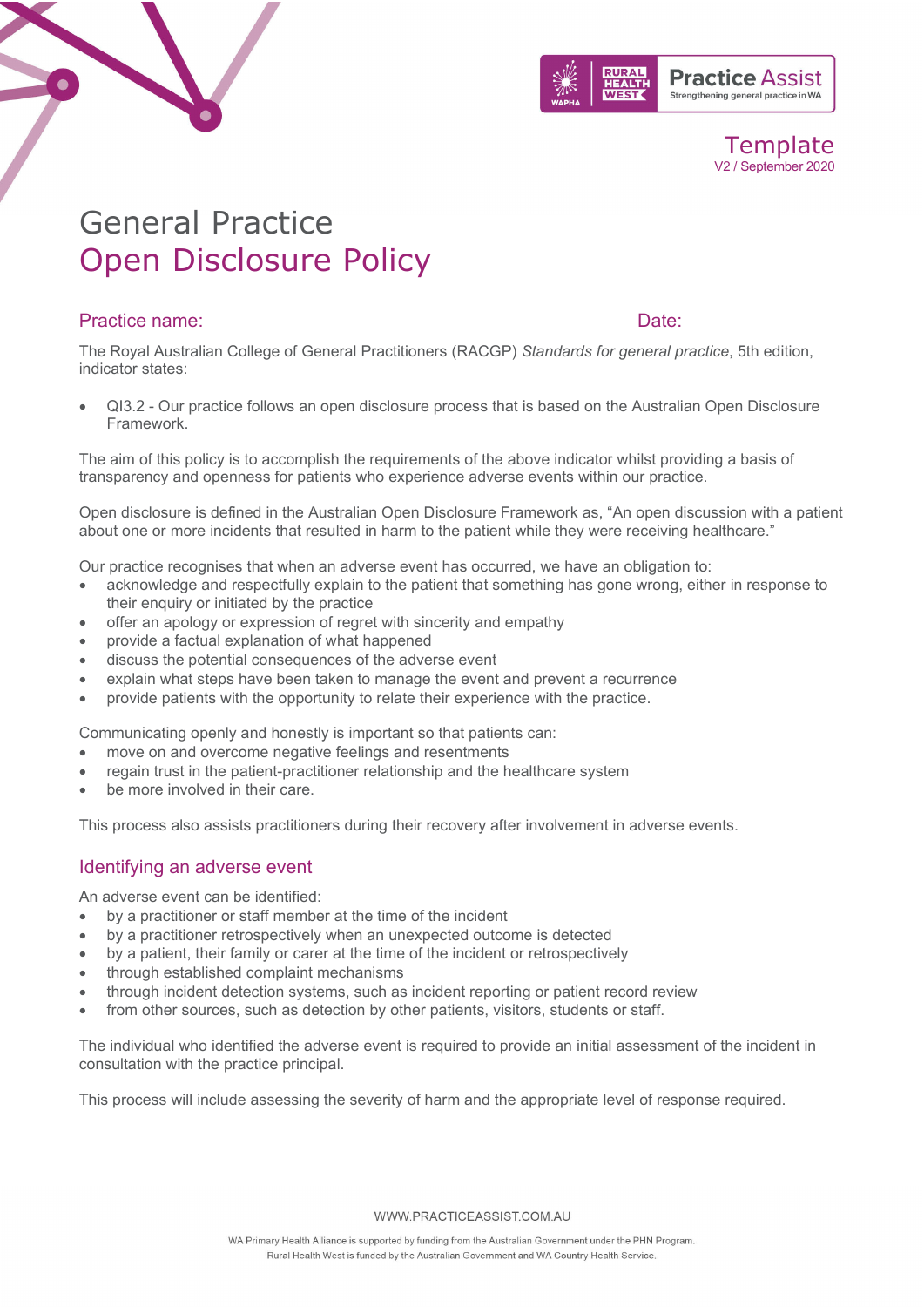



# Criteria for determining the appropriate level of response

Our practice will deal with the following situations in-house and determine the appropriate level of response on a case-by-case basis:

- Near miss and no-harm incidents.
- No permanent injury.
- No increased level of care required.
- No, or minor, psychological or emotional distress.

Our practice will confer with our medical defence organisation regarding the following incidents:

- Death or major permanent loss of function.
- Permanent or considerable lessening of body function.
- Significant escalation of care or major change in clinical management (e.g. admission to hospital or surgical intervention).
- Major psychological or emotional distress.
- At the request of the patient.

Our medical defence organisation's contact details are as follows:

# Open disclosure management

In the event of an adverse event, the following open disclosure management process will be implemented:

- Acknowledge that an unexpected event has occurred as soon as possible, even if further investigation is required.
- Communicate with the patient (and their family or carer if applicable) in a timely, open and honest manner.
- Treat all parties with empathy, respect and consideration while supporting them in a manner appropriate to their needs.
- Provide an apology or expression of regret as early as possible with the words, "I am/we are sorry."
- Acknowledge what has gone wrong, providing full disclosure of the facts regarding the adverse event and its consequences, including:
	- $\circ$  the system causes of the harm they experienced  $\circ$  the role of individual practitioners (without apportion
	- the role of individual practitioners (without apportioning blame)
	- o findings and recommendations
	- o changes to systems as a result of the investigation.
- Decline from speculating on the causes of the incident, admitting liability or apportioning blame.
- Decline from making unrealistic promises and pre-empting results of reviews and investigations.
- Give the patient, their family or carer the opportunity to ask questions, tell their side of the story and provide their views and observations about the incident.
- Provide assurance that the patient, their family or carer will be informed of further investigation findings and the recommendations for system improvement.
- Offer practical and emotional support, if warranted.
- Offer the opportunity to discuss the process with another practitioner.
- Provide prompt clinical care to prevent further harm, if required.
- Agree on future care.
- Ensure all discussions take into consideration the ethical and legal requirements relating to privacy and confidentiality of patients and practitioners.
- Keep the patient's record up to date, including conversations and documents that relate to the open disclosure process.
- Ensure appropriate communication with culturally and linguistically diverse patients by utilising interpreter services, if necessary. Using family (or other support persons) to interpret should only occur with the consent of the patient when a professional interpreter is not available.

#### WWW.PRACTICEASSIST.COM.AU